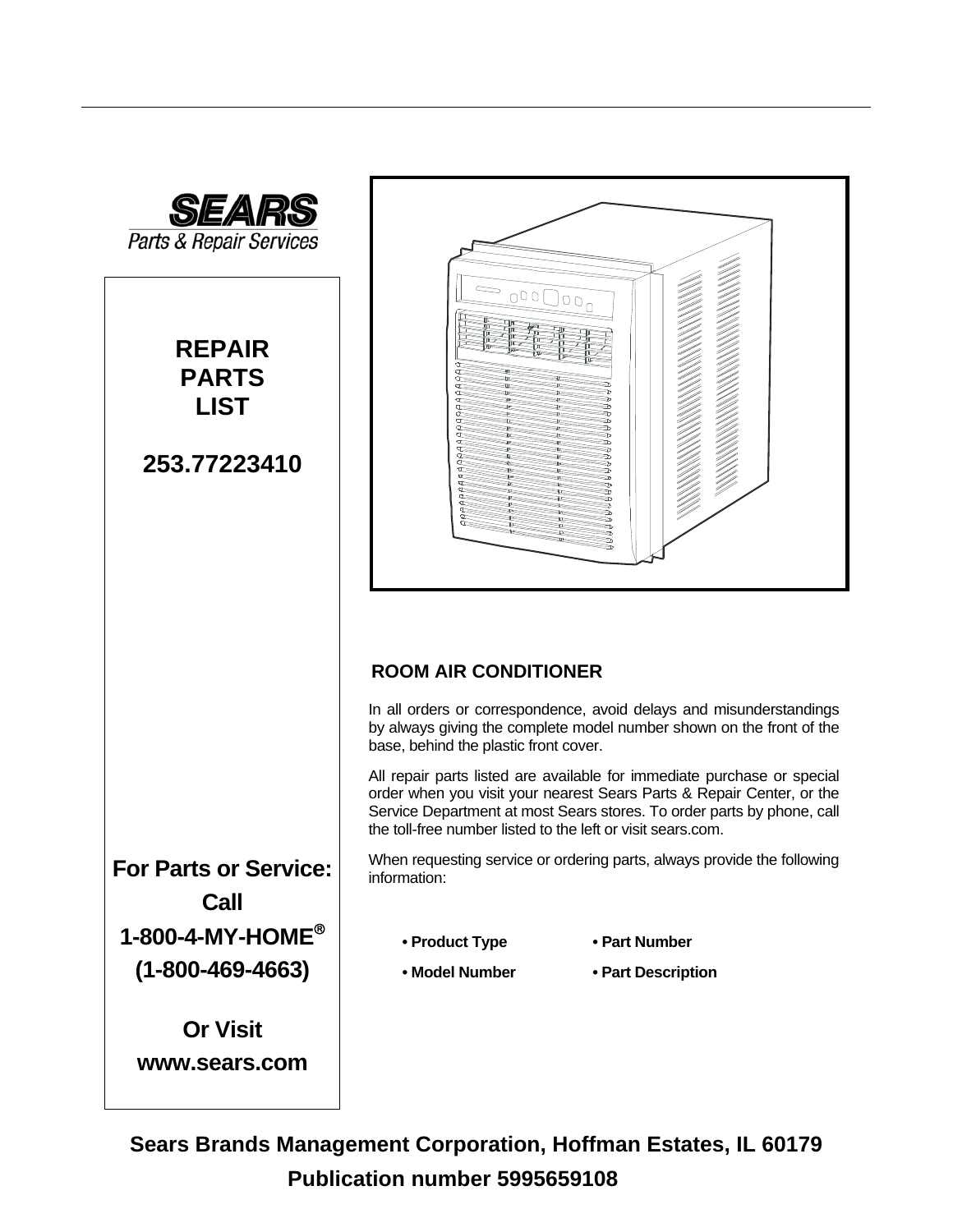### **RECOMMENDED SPARE PARTS**

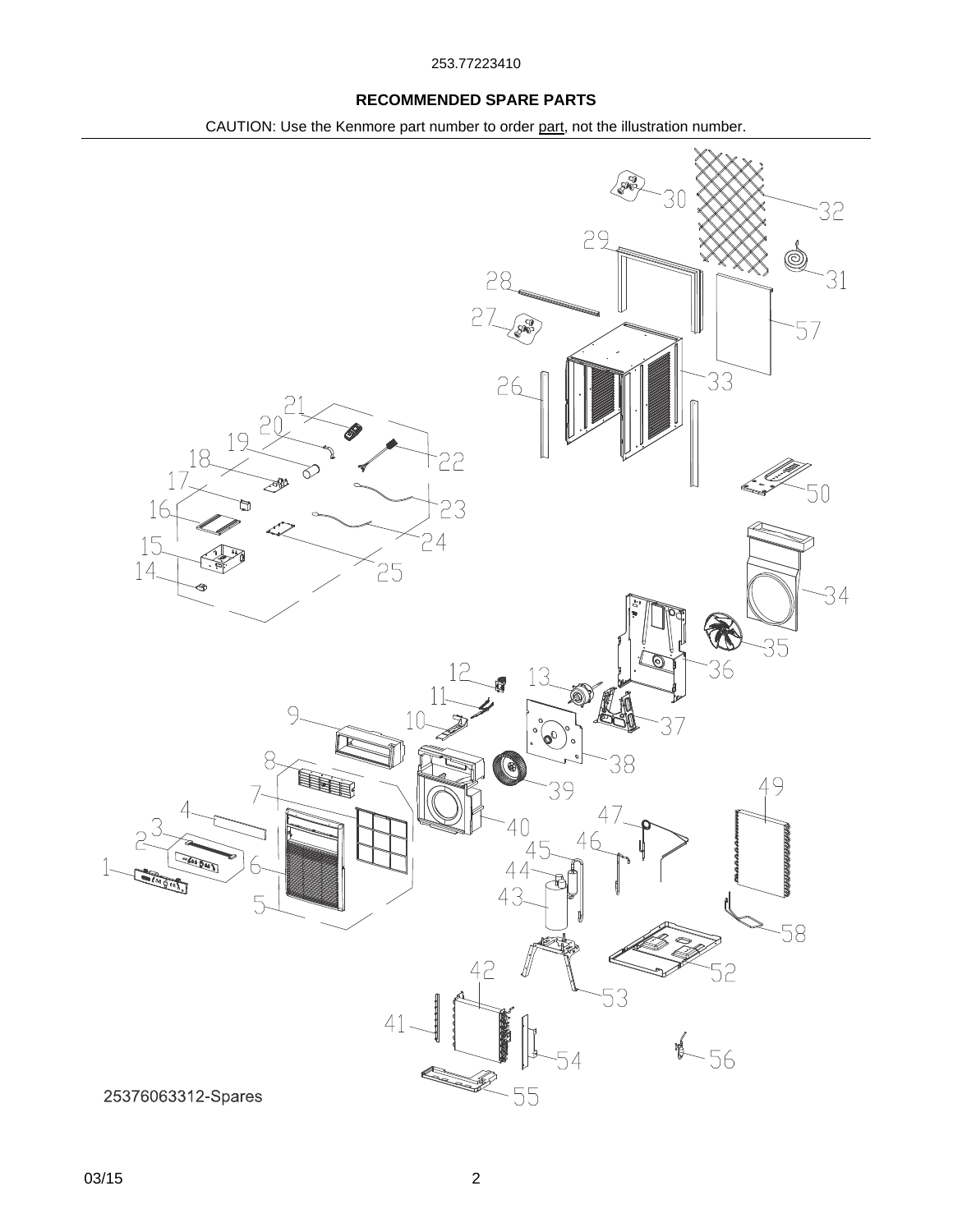### **RECOMMENDED SPARE PARTS**

| POS. NO | PART NO.   | <b>DESCRIPTION</b>               |
|---------|------------|----------------------------------|
| 1#      | 5304495795 | Control Panel, with overlay      |
| 2#      | 5304500946 | PC Board, display/input          |
| 3#      | 5304480400 | · Wire, connector, pc boards     |
| 4       | 5304476461 | Cover, control panel             |
| 5#      | 5304491886 | Front Assembly, complete panel   |
| 6       | 5304500947 | · Panel, front grille, tilt-out  |
| 7#      | 5304476464 | · Filter, air, plastic frame     |
| 8#      | 5304476465 | • Louver Assembly, 4-way         |
| 9       | 5304487580 | Vent, scroll adapter, top/front  |
| 10#     | 5304476466 | Support, vent door               |
| 11#     | 5304476467 | Lever, vent opener               |
| 12      | 5304471356 | Door, air vent cover             |
| 13#     | 5304499957 | Motor, fan                       |
| 14#     | 5304470989 | Transformer                      |
| 15      | 5304500948 | <b>Control Box</b>               |
| 16      | 5304500949 | Cover, control box               |
| 17#     | 5304483052 | Capacitor, fan motor             |
| 18#     | 5304495510 | PC Board, control, main          |
| 19#     | 5304471387 | Capacitor, compressor            |
| 20      | 5304471070 | Strap, capacitor clamp           |
| 21#     | 5304495094 | Remote Control, transmitter      |
| 22#     | 5304500965 | Power Cord, electric, LCDI       |
| 23#     | 5304499959 | Thermistor, temp sensor, indoor  |
| 24 #    | 5304500951 | Thermistor, evaporator, sensor   |
| 25      | 5304495029 | Holder, mounting plate, control  |
| 26      | 5304476474 | Channel, side mount, slide       |
| 27      | 5304471644 | Screw Kit, top rail mount        |
| 28      | 5304476475 | Rail, shutter track, top channel |
| 29      | 5304495780 | Frame, window panel, seal        |
| 30      | 5304471645 | Hardware Kit, installation       |
| 31      | 5304471646 | Seal Kit, window, foam strips    |
| 32      | 5304476477 | Grille, rear                     |
| 33      | 5304495796 | Cabinet, wrapper/sleeve          |
| 34      | 5304500952 | Shroud, fan housing, condenser   |
| 35#     | 5304471366 | Fan Blade, propeller             |
| 36      | 5304487591 | Bulkhead, partition, front       |
| 37      | 5304500953 | Support, fan motor mount         |
| 38      | 5304487590 | Panel, scroll, rear              |
| 39#     | 5304499958 | Blower Wheel, centrifugal        |
| 40      | 5304487592 | Scroll, blower housing           |
| 41      | 5304500966 | Bracket, evaporator, left        |
| 42#     | 5304487593 | Evaporator, with, capillary tube |
| 43#     | 5304499955 | Compressor, with overload        |
| 44#     | 5304500967 | • Overload Protector, compressor |
| 45#     | 5304500968 | Tube, suction                    |
| 46#     | 5304496188 | Tube, discharge                  |
| 47#     | 5304500969 | Tube, capillary                  |
| 49#     | 5304500959 | Condenser                        |
| 50      | 5304476494 | Platform, unit support           |
| 52      | 5304500960 | Base, unit chassis               |
| 53      | 5304500961 | Base, compressor                 |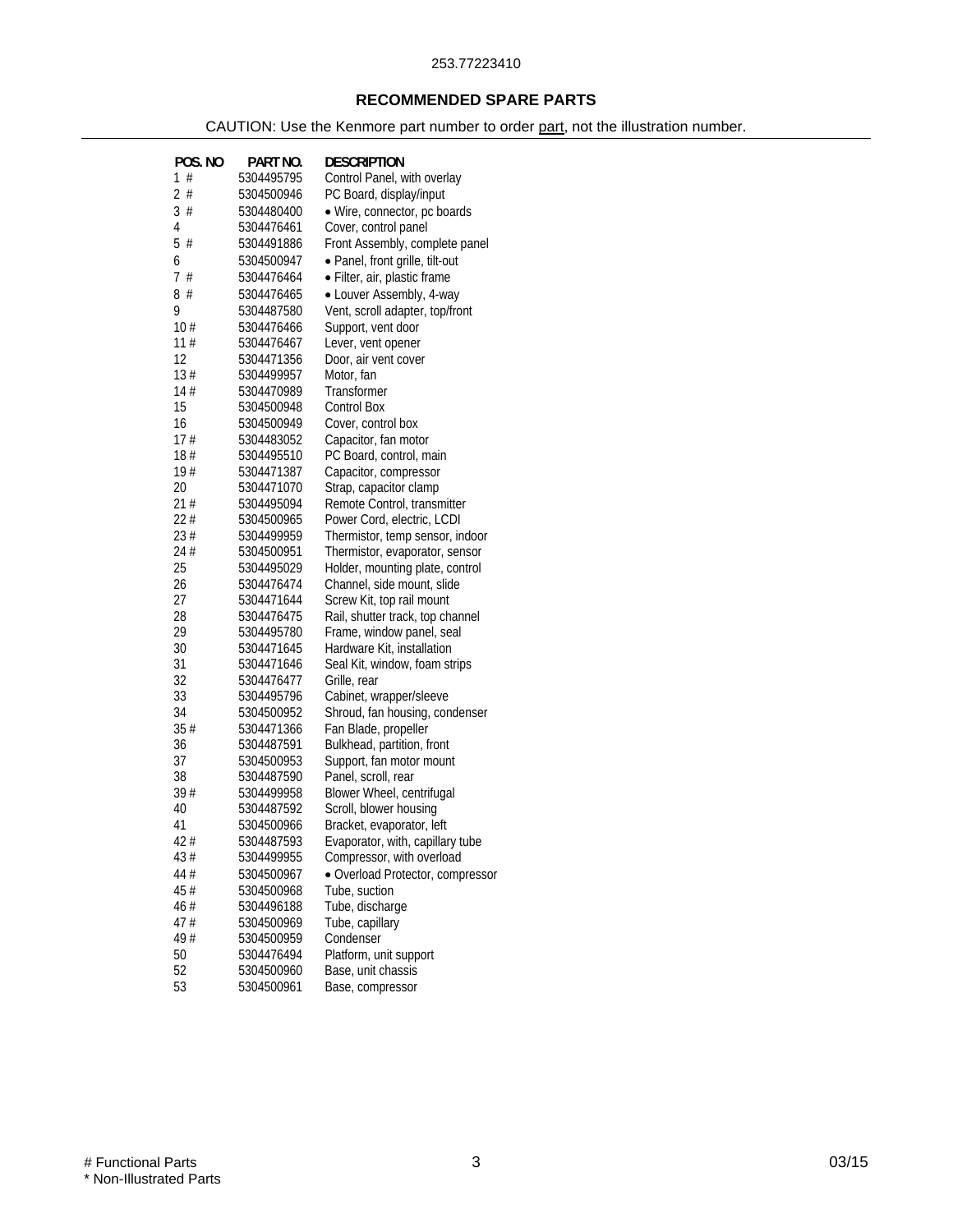### **RECOMMENDED SPARE PARTS**

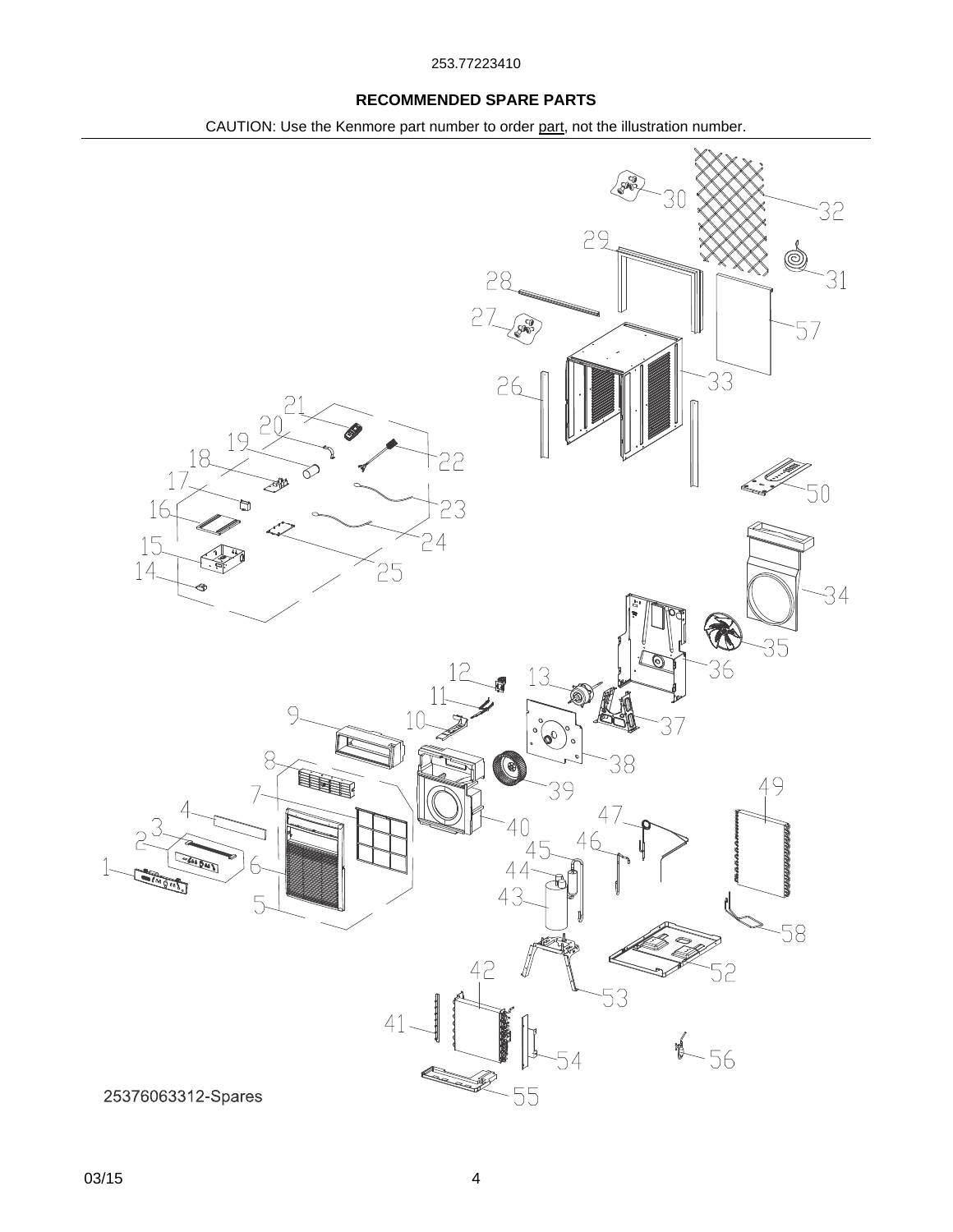### **RECOMMENDED SPARE PARTS**

| POS. NO<br>54<br>55<br>56#<br>57 | PART NO.<br>5304500970<br>5304471379<br>5304476367<br>5304491890 | <b>DESCRIPTION</b><br>Bracket, evaporator, right<br>Tray, drain pan<br>Filter-drier<br>Panel, window, plastic |
|----------------------------------|------------------------------------------------------------------|---------------------------------------------------------------------------------------------------------------|
| 58#                              | 5304500962                                                       | Tube, condensate evap, drain pan                                                                              |
| ÷                                | 5304500971                                                       | Use & Care Guide                                                                                              |
| $\star$                          | 5304495792                                                       | Installation Instructions                                                                                     |
| ÷                                | 5304499961                                                       | Tech Data Sheet/Wiring Diagram                                                                                |
| $\star$                          | 5995659108                                                       | Repair Parts List                                                                                             |
|                                  | 5304500972                                                       | <b>Energy Guide</b>                                                                                           |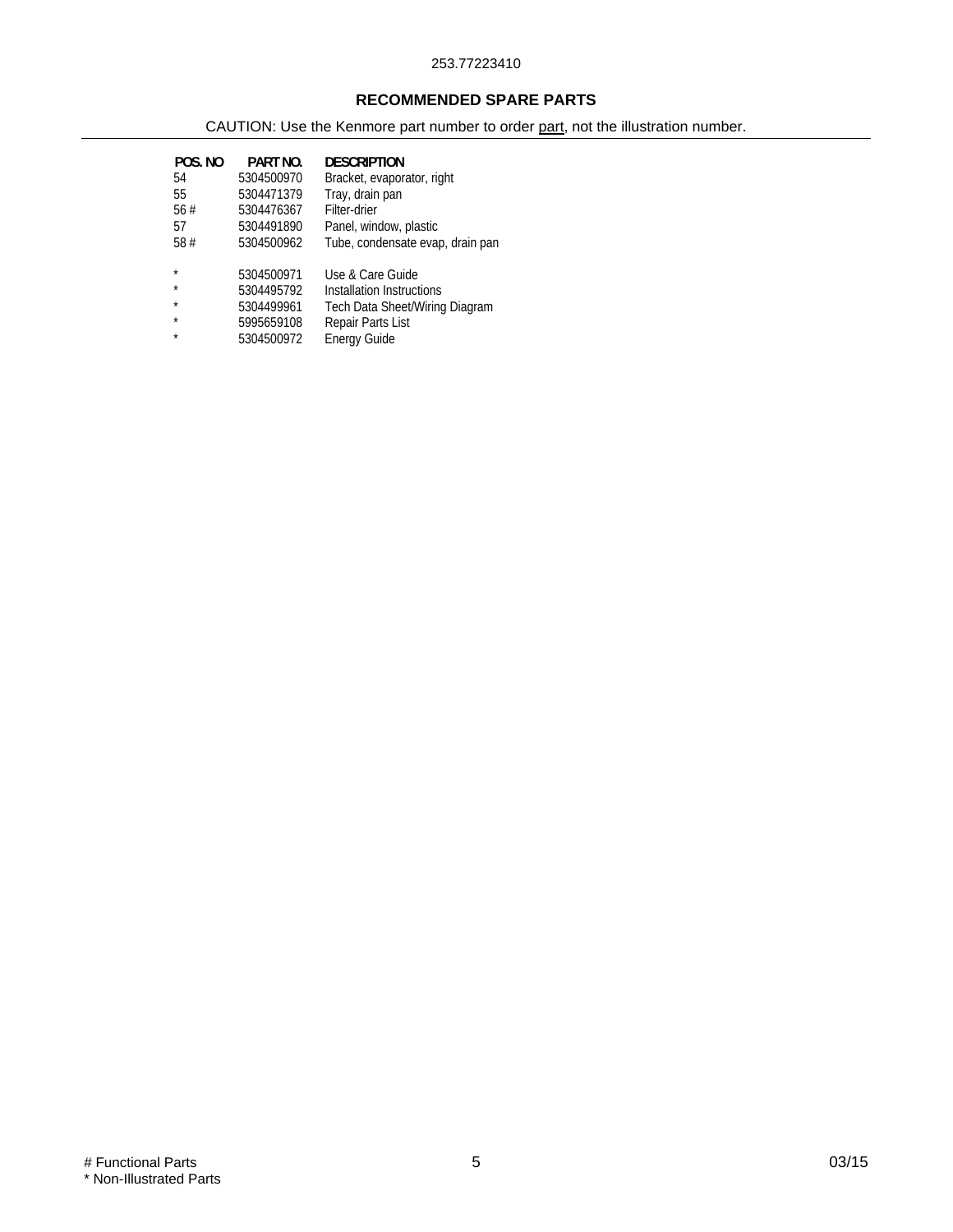